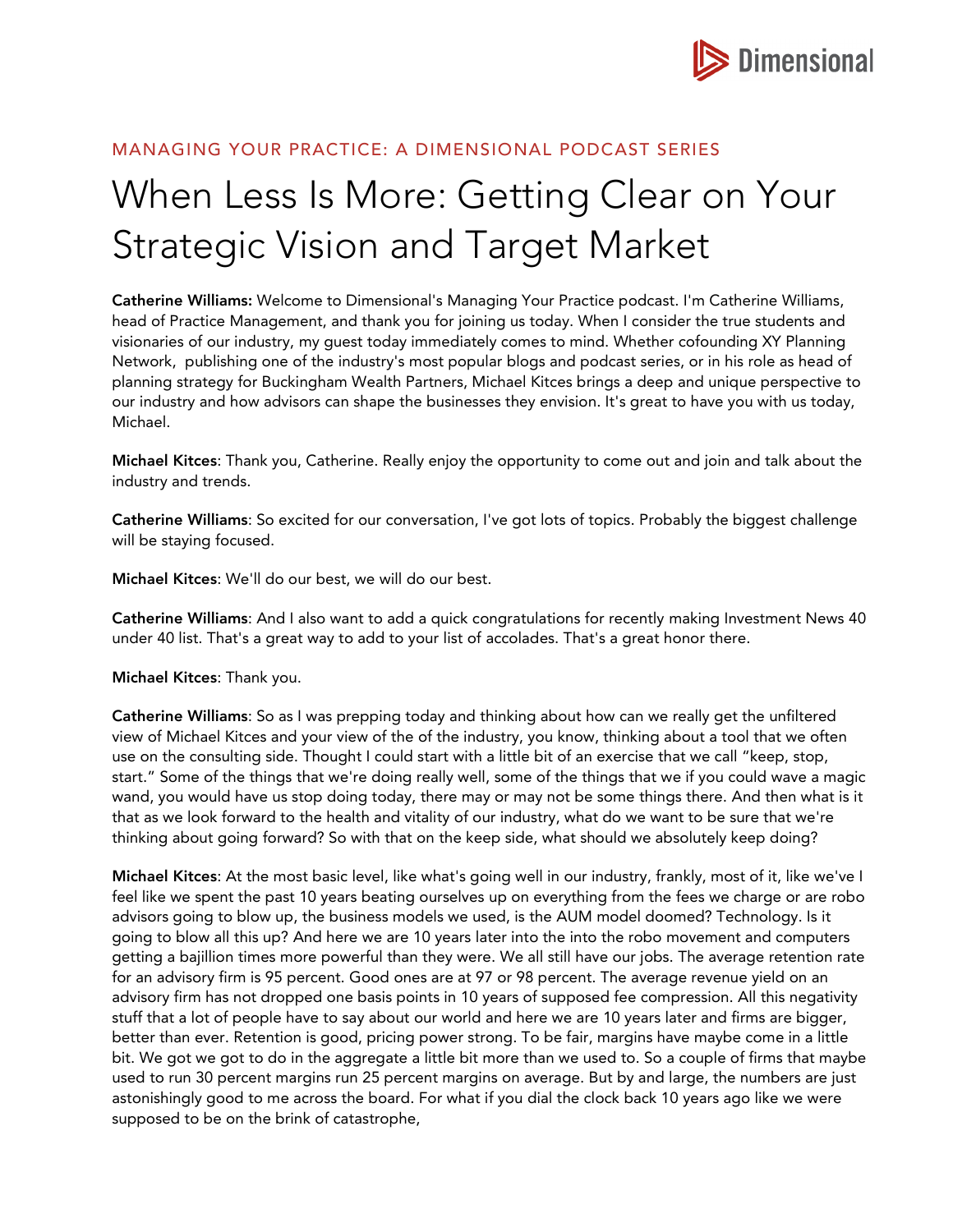#### Catherine Williams: Right.

Michael Kitces: Like the markets had just crashed. The financial system may or may not crumble. The Fed was about to spawn hyperinflation around the globe. There may or may not be a global default of countries around the world. While robo advisors had just shown up and said they were going to obliterate our business model at a quarter of the going fee, and none of that happened. So for all the naysaying around the industry and not to say, as I'm sure we're going to talk about soon, ways we can do better and get a little better from here, I certainly don't want us to rest on our laurels. But

#### Catherine Williams: Right.

Michael Kitces: I'm just I'm constantly amazed at the amount of naysaying at our industry and how well it is actually doing and that we are all doing in the aggregate. And I think really it's just a testament to the value of expertise and the value of relationships at the end of the day.

Catherine Williams: And I think that value of relationships is so critical, particularly given, you know, all the technology that's in play, all the different options out there. Right. Lots of different business models to choose from. There's you know, I often say there's room at the table for everyone, but certainly from a client's perspective, you've got to figure out what is the right fit for me. And firms that are doing that well are simply adding to adding to, as you said, the health and vitality of the industry in general. So I think that's great perspective. We're often asked through our Global Advisors study, OK, where's that fee compression going to kick in? And when is growth going to, you know, growth die off, if you will, through client referrals? It's like, well, I'll let you know. We haven't seen it yet.

#### Michael Kitces: Yeah

Michael Kitces: I was tallying the table years ago saying the way this is going to play out like it was never going to be fee compression, but that margin compression was likely. And we have seen a little of it just being an advisory firm as well, having lived this for a long time, like we're not cutting our fees to 25 bps to compete with robo advisors. Like I'm never going to compete with the technology enabled firm that has a bajillion dollars of venture capital behind it. For better or worse, even if I'm going to compete with them, I'm not going to compete by cutting my fees.

# Catherine Williams: Right.

Michael Kitces: I'm going to compete by saying, well, yeah, I charge more. But here's all the additional awesome stuff that I do and all the additional value that I provide. And so my thesis, even 10 years ago when robo advisors were first showing up, we wrote about this a lot on the site, was that robo advisors weren't going to cause fee compression. Instead, we were going to value-add our way up to our fees. But if you got to do more for the same fee used to charge, that shows up in margin compression. And we have seen a little of that. But I think that's also just the raw amount of competitiveness that's come into the space because the fee-based models become so incredibly popular across the industry that there's also just, never mind robo advisors, even just amongst ourselves, there's a lot more competition than there used to be. There's a lot of folks that were solely in a transactional commission-based model that are now in an ongoing fee-based relationship model. And so we're just competing against each other, I think a little bit more not to paint the whole like we're all at each other's throats, but just it's a lot more people offering comprehensive wealth management for an ongoing portfolio management fee than there used to be.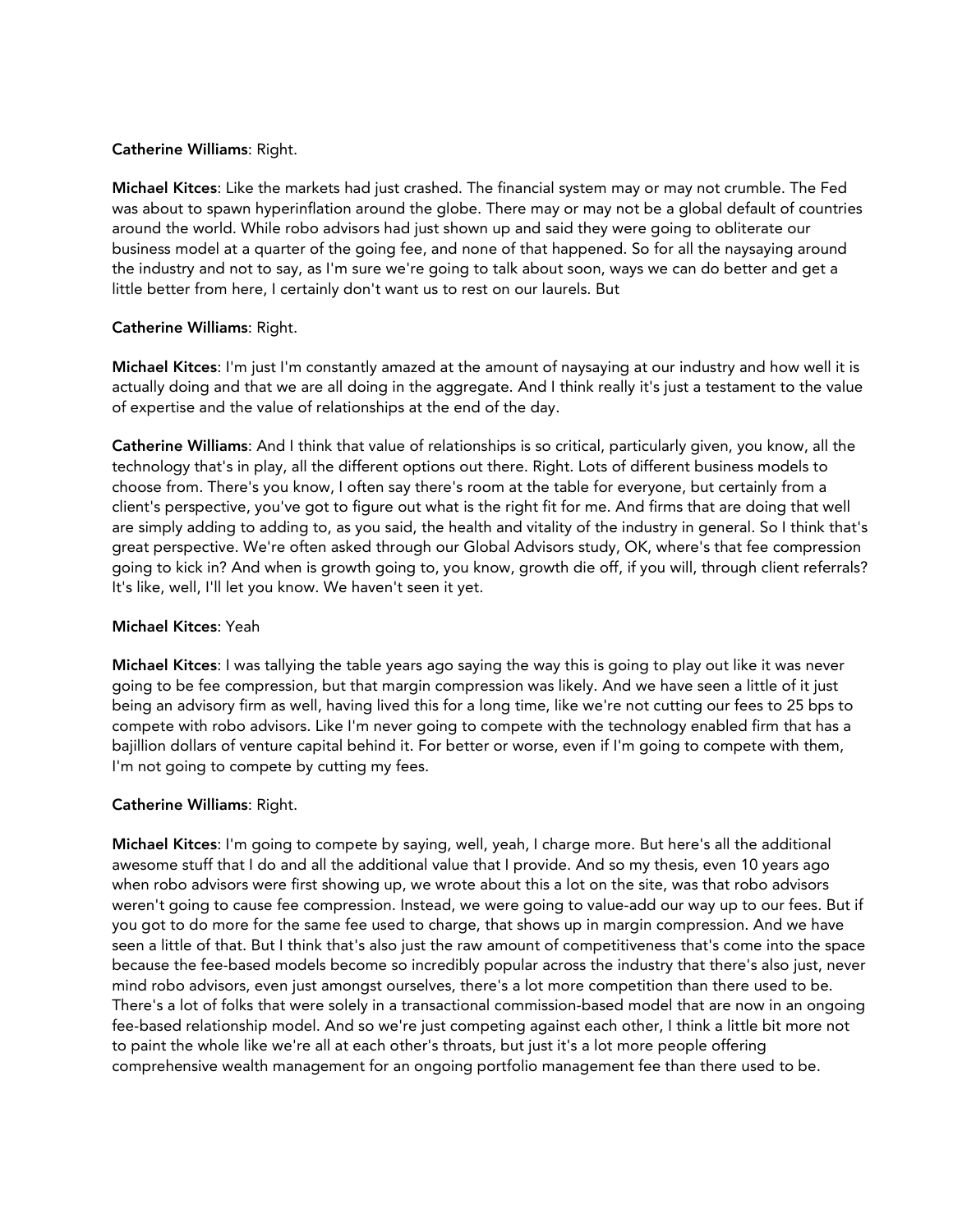Catherine Williams: And I feel like the current M&A landscape is reflective of, as you said, you know, this elevated awareness, this elevated competition, this elevated value of businesses makes them incredibly attractive and a really interesting path for growth for so many organizations to think about who can we go out and buy? Balance sheets are fairly healthy. And so I think that M&A landscape speaks a lot to what you're describing for sure.

Michael Kitces: We are all the more so. I mean, if you look at just going valuations for advisory firms, particularly larger advisory firms at scale, that get a little bit of a premium to it. I mean, when you look all in the EBITDA multiples for acquisitions of advisory firms have nearly doubled over the past 10 years. For the decade that was supposed to collapse our fees and enterprise values, fees went nowhere, margins barely compressed, and in valuation multiples went up 50 to 100 percent. It's a heck of a thing for the supposed downfall of advice. And it turns out like, no, expertise and relationships still are quite valuable.

Catherine Williams: What are some things that we may be doing that could be distracting or could show up as sort of bigger problems down the road?

Michael Kitces: I kind of think of this in two way, sort of two related issues, both ultimately tying to this idea that there are more and more advisors in the comprehensive wealth management business, which means it is just truly mathematically getting harder and harder to find a client who is not already attached to an advisor. And that's making organic growth for the industry as a whole a lot harder. And what I'm finding is as growth gets harder and competition gets just a little more challenging and just differentiating, standing out is getting harder because we're all kind of clustering into the same model, doing the same thing for the same target clients. I'm finding most advisory firms are responding one of two ways, both of which are extremely unhealthy.

The first is they see growth slowing and they say, we got to cast our net a little wider. And so if you just think of this literally like imagine for a moment, like I'm holding a fishing net in front of me, like one of those old fishing nets, I say I got to catch more fish. So I'm going to take the net. I'm just going to stretch it out so that it'll be bigger. It'll cover more terrain. If it covers more terrain, then more fish will swim into my net and I will catch more prospect opportunities. But if you literally imagine like a lattice net, which I'm holding in opposite corners and I and I start stretching out the nets to make it wider. Right. What happens to the net? The holes get bigger. Right. So what ends up happening? More fish hit the net and more of them swim through the net because you made the holes ginormous. So it feels better. Look at all this new prospect activity we're getting. And then you measure at the end like we didn't actually get any more clients from this. In fact, our close rates went down. And I'm seeing that writ large across the whole advisory industry right now. We look at the growth rates getting slower, oh my gosh, I've got to stretch it more, and we make the problem worse. If I think about, well, what do I actually want to do? If I'm if I'm going to catch some fish with a net like you, don't take the net and stretch it wider and wider and wider. You bunch the net up really tight and you put it where the fish are. You go find a stream that's really dense with a lot of fish and you put a tight net right there. And so that whole phenomenon of not casting a net wider and wider as generalists, but saying how do we get more focused and specialized in the particular client that we want to go after, figure out where they are and put a really tight net right where they are? That to me is the path to growth in the future. But we're just fundamentally doing the wrong thing with the net. We're stretching it wider instead of tightening it up and putting it where it will catch the most opportunities.

The second challenge that I see coming from firms over along this vein is it's getting harder and harder to differentiate and stand out because all these other advisory firms also say we provide comprehensive financial planning advice customized to your individual needs and objectives brought to you with our years of expertise and our credentials, all the things that we put in there to try to differentiate ourselves, which is not actually differentiating anymore. And so we start trying to add more like, well, we'll also do this and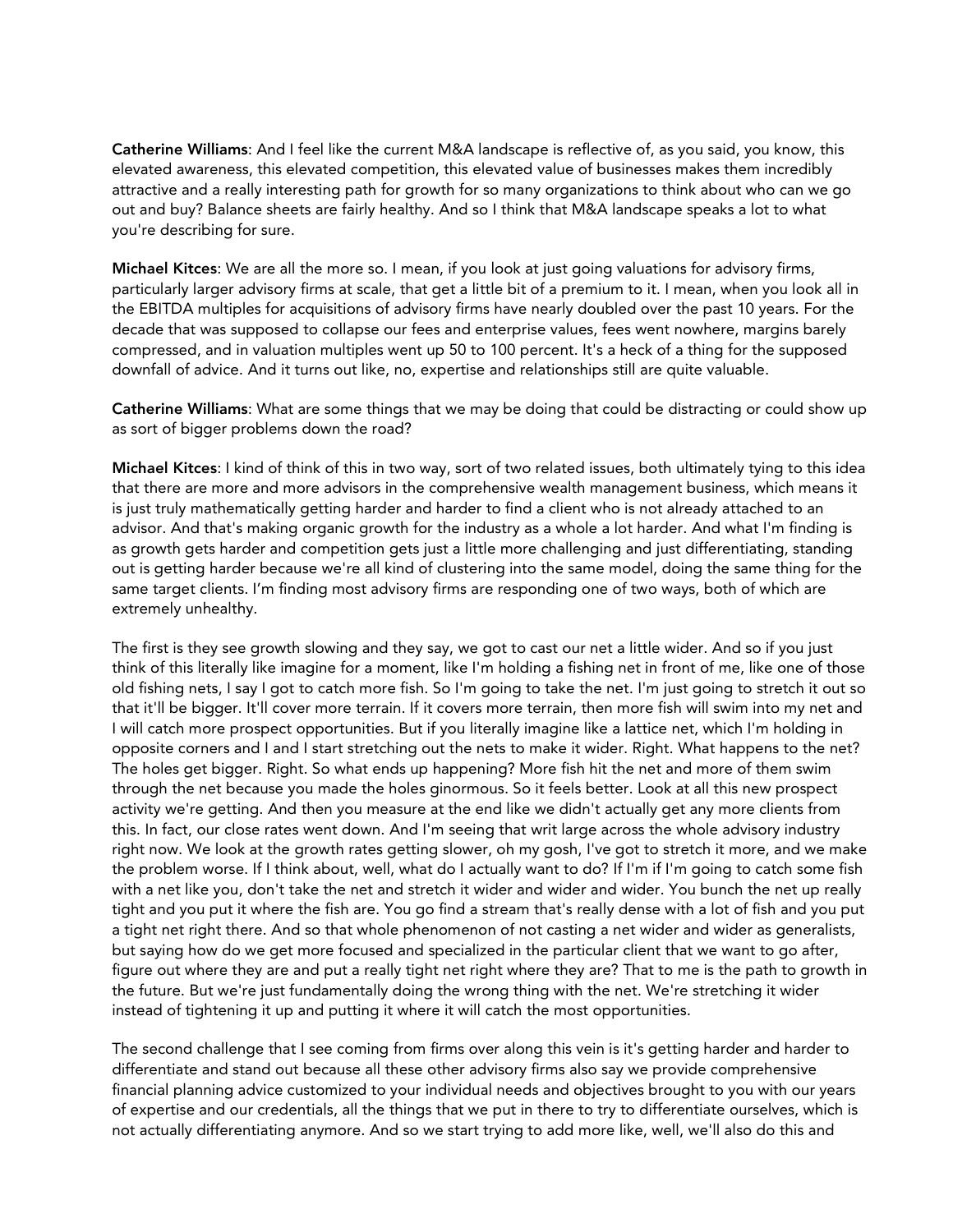we'll throw this in. We'll do that and go throw all this stuff out there. I call it the value bar, pardon the colorful analogy, but it's kind of what we start doing. I'll give you more and more and more. We're just trying to cram all the stuff out there that we possibly can in the hopes that something that we throw on the table that that particular possibility like, oh, that sounds awesome. Like I'll totally sign up with you for that. But when we do so much of that stuff, that's part of why margins start compressing for the industry. Instead of saying, well, I'm just going to get super awesome this particular type of client and roll out one service that's absolutely amazing for all of them that no one else would do because it's so rare. But all my clients will love it because all my clients are of this particular type. We, when we do this, cast the net wider and wider. We also struggle to figure out how to create more specialized value so we create more generalized value and generalized value kind of ends up being the value bar phenomenon. And the value bar phenomenon becomes very, very expensive just to maintain as an advisory firm.

# Catherine Williams: Right.

Michael Kitces: We're doing all these different things. We're doing like 17 different things, each of which is highly valued by six percent of our clients. So we're covering the ball. But jeez, this is getting inefficient and taking a lot to do. And then we come and say, like advice business isn't scalable. It's like, well, no, the advice business is plenty scalable. What's not scalable is doing 17 different things for 100 different clients. You've made it impossible for yourself to scale. So those are those are the two related things, all of them get back to this phenomenon of trying to build up generalist businesses and struggling with it. And it just comes from almost all of us start from the same place. I mean, if you've been this business for any extended period of time, you started with some version of like a phone, a phone book in a cubicle. So we like we get this thing hammered into ourselves from early on. If they can fog a mirror, they're our prospects. If they're related, they're probably going to be a client. And we built our businesses that way with anybody we can talk to who's willing to do any level of business with us and not to necessarily knock that out of the gate, although we do see firms that are just starting more focus at the gate and getting traction faster. But we start with this generalist habit that at least was a reasonable function for survival in the early years. And at some point we get past the survivalist stage and into the you've got to focus to grow stage, but we keep the survivalist baggage and don't let it go. And that's what leads us to a phenomenon like the overly wide net and the value bar.

Catherine Williams: To your point, clients are more likely than ever to be working with another advisor. So you're not just competing to get that client's attention, but you have to make sure that they understand why you're going to be a better option for them. It seems like all of that has sort of come to a head in a way that requires so much more precision for advisors now than ever before.

Michael Kitces: Frankly, I think part of it stems from the fact that the truth is if you look at most advisory firms that are sizable today and just like dial the clock back and say, how do they get to be that billion dollar firm today, maybe multibillion dollar firms. You dial the clock back 20 or 30 years ago, you say, how did they get there? And what you will find for almost all of them is that they got there by one of three paths. The first path was they had some kind of just niche out of the gate, often kind of tying in there are local markets, some company or presence in the local market or we specialize in doctors and dentists and some high income professions. So a lot built around some kind of niche. And they actually just they ran what really is a classic niche model works then works today. The second type of firm that that was really successful is the firm that was basically the only one doing advisory in their area. If I go back 20 years ago, fewer than one in 10 advisors had CFP certification. Very, very few were really providing any kind of holistic advice offering. And so if you were an RIA offering holistic advice back in the 90s such that you compounded it forward and became a billion dollar firm today, like that was a niche that was a really narrow, specialized niche, like any generalized person who was looking for comprehensive fee-only advice from a firm like that. Just the fact that you did that meant you basically were a niche. The third type for most advisors at the end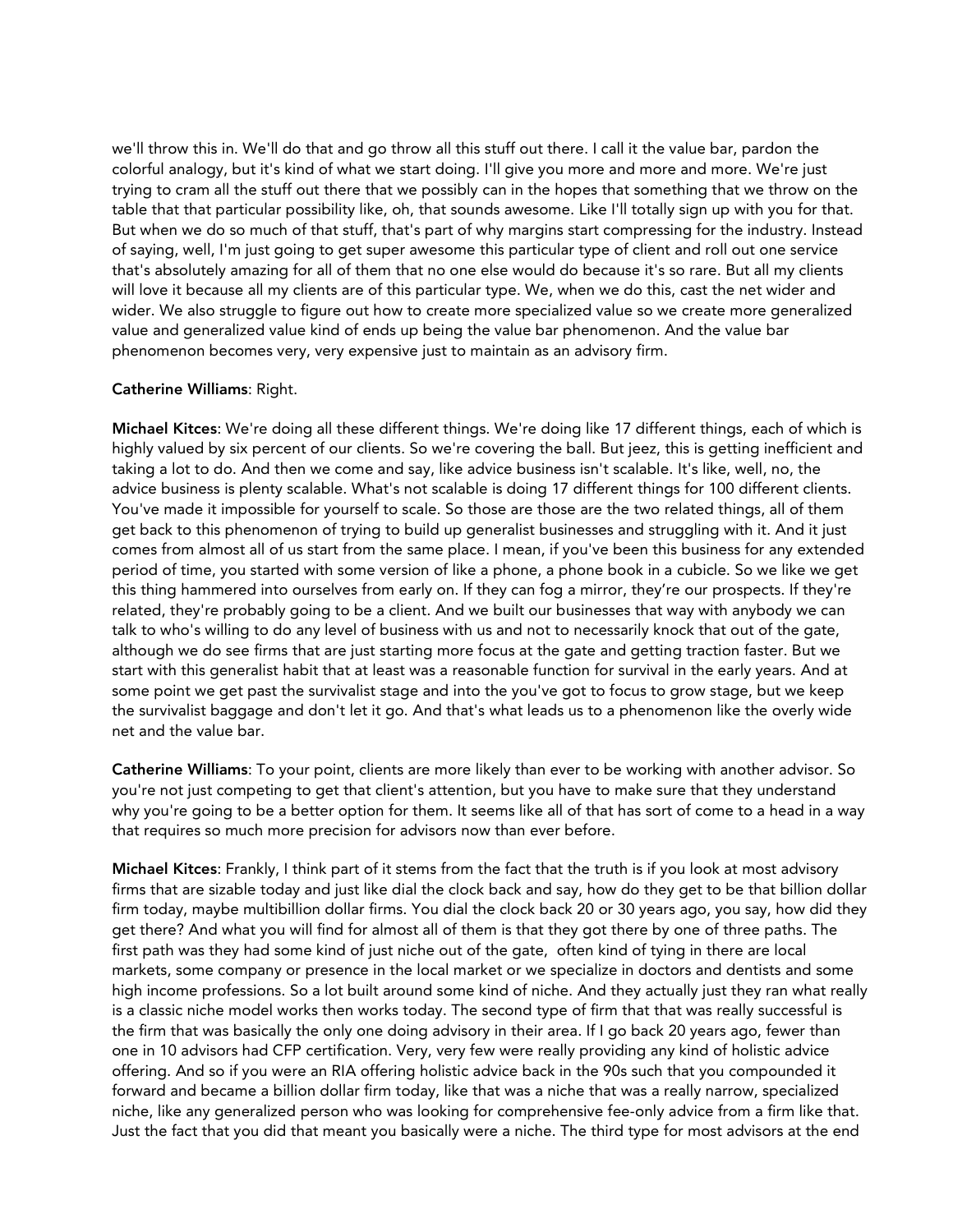of the day, as they grew, as we say, like we grew with in person local relationships, which basically means, we grew because we were the only person within a five square mile radius of the client's house who did what we did, which basically meant our differentiator was our zip code and the address of our office. And still today, when you look like the number one Google search for financial advisors, it's "financial advisor near me." So consumers still can't tell us apart that the number one way that they differentiate us is the address of our office and our zip code. That's actually one of our biggest differentiators. It's also why most of the biggest advisory firms are in metropolitan areas, more people, because if you're going to specialize in a zip code, it works better when you specialize in an affluent zip code. So all of these to me actually are just really different versions of the same thing. Every firm that grew big today had a niche. It was either a classic identified niche, you know, the doctors, the lawyers, the dentists, the executive at a company or whatever it was of that variety, their niche was their zip code or their niche was some version of like RIA/feeonly such comprehensive advice when everybody else was still in the transaction brokerage business. And that's all well and good. But the problem is the comprehensive advice for these niches is breaking down because it's getting crowded. The zip code niche is breaking down both because it's getting crowded and because especially over the past year, consumers kind of notice that you can do this with an advisor anywhere in the country through Zoom a relationship and maybe I don't have to find a local one. Sure, some people will still have a preference for local, but now local is going to become a smaller niche because not everybody is going to stay local the way that they did before. Which means the only bucket that you're left with is a third one, which are the nichey niches, the niches as more classically defined that I think you're going to see become the things that really begin to excel and drive us forward. And so in that kind of "start, stop, keep doing" frame like what's the start of what it looks like going forward? It's if you want to grow in the future, you have to decide what you're going to be the best at. And I mean, so the best that when someone types that into Google, you come up as the answer. And that's what growth is going to look like in the future. And the awesome news is those people can live anywhere in the country, anywhere in the world. And this amazing finding machine called Google will lead them right to your digital doorstep. All you have to do is stand out, be known enough for the one thing that you want to be awesome at that has a couple of people on the face of the earth who care about that and have some money to pay for it. And that's actually really freeing in the opportunity to grow an advisory business, although sort of paradoxically a little bit paralyzing for advisors. We feel so overwhelmed of like, well, which niche do I pick? Because I want to make sure I pick a good one. Answer is, there's seven billion people on the planet. Most of us can have wonderful firms with 50 great clients. So, like, literally pick anything and you're probably going to be fine. We highlighted an advisor on our podcast a couple of years ago, his niche is bass fisherman. Just because you know, all fishermen would be too broad.

#### Catherine Williams: Right.

Michael Kitces: Just bass fisherman and it sounds like a crazy thing, but he grew up on a lake with a bass fishing tournament. He's been involved in the bass fishing community all of his life. Bass fishing tournaments have like million-dollar prize purses. And then the endorsement deals start coming in for all the bass fishing equipment and the TV deals and all the other stuff. He's the go to guy. So it sounds like a crazy thing. But by his late thirties, he built up over 100 million dollars under management and 90 percent of his clients were bass fisherman.

Catherine Williams: So the question that people listening may be asking is, OK, so how do I start how do I get started on that? How do I start figuring out? But I think your example is perfect in that it's like look around, think about your own background, where you sit at your community, the kinds of clients you're currently working with. And probably a couple of things will pop up, I would guess.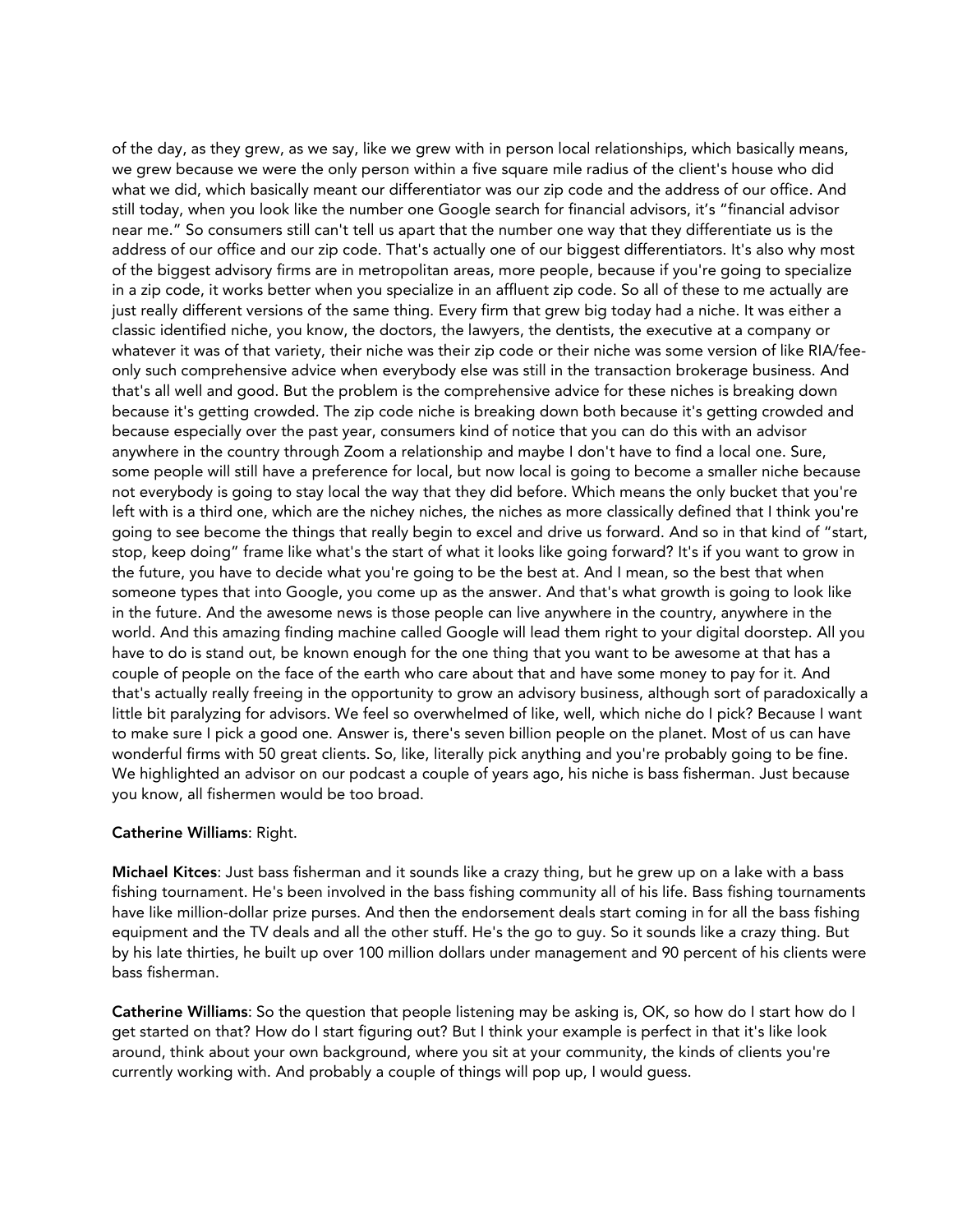Michael Kitces: Yeah, most advisors I find end up coming to a niche by one of three ways. Either they get their first client in it by just fluke happenstance, whatever it is, or even they look at their existing clients. Turns out I got I got five or six doctors. I really like work with them. Or actually two people are both fairly senior executives at this company in town. And I've got a great relationship with both of them and I think I could work with them to go deeper with the company and get referrals to other executives that they're that they're hanging out with. So the first path is for some kind of happenstance, serendipity thing that within our existing client base, we've already got some people in an area and we just say, like, this is where I want to focus more. So I'm just going to start putting my time and energy towards them in particular. And like, you don't have to ignore the rest of your clients or kick them off the bus or do anything else. The reality is they like hanging out with you already. They're not going anywhere. So if you say we're going to be focusing more services in this particular area, but I want to let you know, we've really enjoyed working with you over the years and we're going to continue to support all the existing clients of the firm. And I'm looking forward to continuing to work with you. Oh, awesome. Like you do you. I just want to make sure I'm taken care of. So the first option is we do it off our existing client base and it works just fine. Your existing clients aren't going to run anywhere. If you're serving them well, they hang out just fine. But you can start compounding towards the ones that you want to work with as an ideal. The second path that advisors go down is something they've got some kind of natural affinity or connection for. Jared got into bass fishing because he grew up in the lake with the bass fishing tournament. His family was involved in bass fishing community. There are advisors out there who specialize in teachers. Why, well, my spouse is a teacher, my mom was a teacher. My cousins are all teachers. My parents were teachers. Basically, my family is like 17 generations of teachers. I'm the first person ever not be a teacher because I became a financial advisor. So all we talk about family dinners and family gatherings is teachers. So I'm just going to go specialize in teachers now. So we see those kinds of niches emerge. Like I've got some kind of natural affinity to, a profession often through a spouse or a family member or sometimes like a thing we did previously, career changers often form niches from people from their former career.

#### Catherine Williams: Yes.

Michael Kitces: And then the third option, which I find in practice, is almost never used. But the place almost every advisor start is, well, I'm just going to sit down with a pencil and paper and come up with the magic niche that's going to be the thing. And you can do that. Look, if you if you come at this like a venture capital firm, they're going to sit down with like a giant map of all of the different households, you all the different consumers that exist, start doing market sizing analysis to figure out the size of the economic opportunity of them, the competition, the space, they'll do SWOT analysis and all this other stuff. Just try to try to decide the particular area that they tactically are going to go after. And not that I'm negative on that, it's a fine thing to do. I'll business strategy nerd out as much as anyone, but it's not necessary for most of us. And the reason really just comes down to the simple reality that most of us can have wonderfully successful practices with no more than 50 great clients, which means, basically almost anything works. I mean, the firms that do those kinds of analyses do it because they're saying if there's not a multibillion-dollar opportunity in this market, it's not large enough for us. That's really what happens when a venture capital firm is coming to a particular area. We need 50 human beings on the planet with some financial wherewithal to pay us for some advice. You really can't go too narrow. I mean, you do have to make sure you pick some segment that has some financial wherewithal to pay you in the first place. So there is some general level of income and affluence that you kind of got to line up on in whoever it is you're going to go after. But short of that, like virtually anything works, which is why we tend to approach it by thinking about I'm going to sit down with my pen and paper and try to intuitively swap out what is my ideal target market size and service and all this stuff for them.

Catherine Williams: Can you pursue a niche client without offering unique services or expertise to that niche, meaning you can grow it because you simply get access to them? Or do you find that you've got to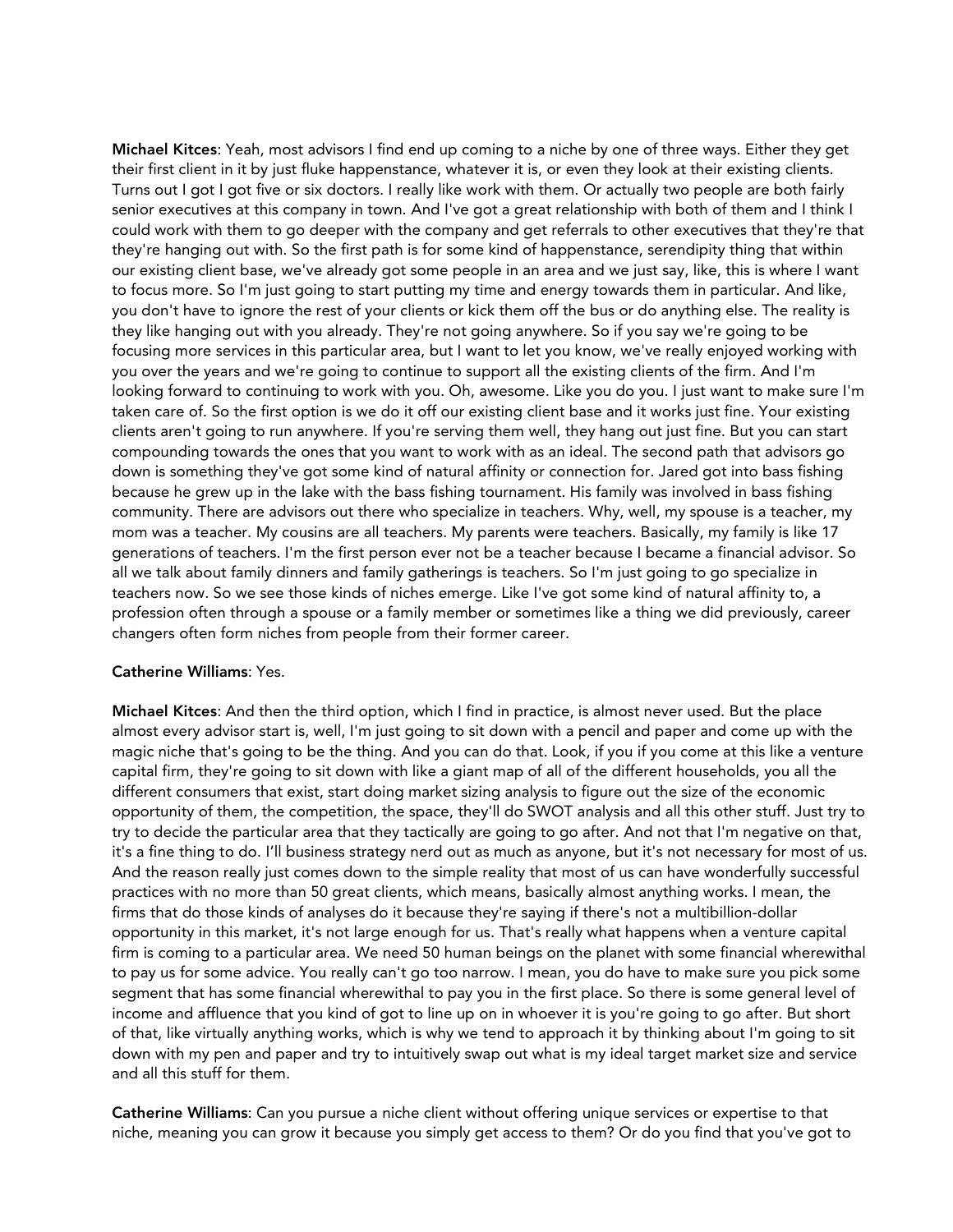not, of course, be able to speak their language, but you really do have to have something that is very unique in terms of your service or your expertise for that particular type of client.

Michael Kitces: The way it usually plays out in practice is it starts out working because you can talk their language and have a connection with them. If you pay attention and listen to them and focus on them, you end out making something unique. Because when you have enough conversations with the same type of client over and over again and it's the same type of client over and over again, at some point you're like, this is the 17th time someone has asked me for this analysis, like I'm just going to make a template out of it in Excel. And then I do. And then I make it look nicer and I make it look fancier. And then like I give it a name and I put a trademark on it. And then suddenly I've got my patented trademarked process of how we do this particular thing for this particular type of clientele. And it's not that I sat down at the beginning was like I'm going to make a super differentiated offering for this particular type of client and I wrote it out in my 17-page business plan up front. It simply came from when I started serving these people. And if I do that for all of them, and I know the next five are going to ask me the exact same question, I'm just going to tell them in the prospect meeting that we also do this because most of our clients ask about this at some point. So Jared who works with the bass fisherman and when he goes into prospect meetings like you just won a tournament, you're probably wondering what's coming on. Well, let me tell you how this is going to play out. Like you're going have a lot of unique tax consequence. It's not a problem. We actually know how to handle the tax consequences of the prize-winning sea bass fishing tournaments. Now, the next thing it's going to happen, you don't even realize it's coming, is that the bass fishing endorsement deals are going to start coming in. So congratulations. It's a really good opportunity. But the problem is that a lot of those equipment companies actually have some pretty one-sided contracts that are really in their favor, not in your favor. But the good news is because I've already done this with most of the other winners of the bass fishing circuit, I already know the three major companies. I know what the contracts look like. I know where the traps and pitfalls are. And I'm going to be able to walk you through those contracts the moment that they start coming in, make sure that we maximize value in the opportunity for you.

Catherine Williams: And now that expertise has kicked in.

Michael Kitces: Right now, all of a sudden, you know, whatever other financial advisor that bass fisherman who just won the big prize tournament from is not going to hear anything like what he's hearing from Jared at that level of depth and specialization simply because he knows how this works. He's already got a whole bunch of these, 90 percent of his clients, bass fisherman. So it's just not new terrain. And it's not that any of us couldn't do this. You know, I got my CFP certification. I've been doing this for years. Like, I can give some recommendations on prize winnings, give some tax guidance and figure out how to make some recommendations. Well, it's not that none of us couldn't do it by putting in some of the time and effort to figure it out, it's that Jared knows it's going to be and he knows it an advance. He knows exactly how to talk through because he's done it a zillion times. And what it would take us 10 hours to do an analysis, he is going to do in 10 minutes because he already knows all the stuff, because he's got 100 hours into it from the past 20 or 30 clients that he's done it for. And so at the end of the day, he can talk it better, do it better, do it more focused, do it exponentially faster and easier, which means he'll be far more profitable than we ever will be and will attract more clients who want it because he knows how to talk that talk and demonstrate that expertise out of the gate. And that's how he gets to be a 30 something grossing 100 million dollars under management very, very quickly with 90 percent of his clients are bass fisherman.

And just I look at that in one niche advisor after the other. And that pathway is often very similar. They don't craft their final niche from the start. The niche evolves and widens over time. Even for Jared, he actually went from the bass fisherman to win the prizes to amateur bass fisherman who like to go on bass fishing expeditions, which he now runs as prospecting events, because he found that if you want to look at like who can do the high end, really cool bass fishing expeditions where you go out for a week on a boat to do this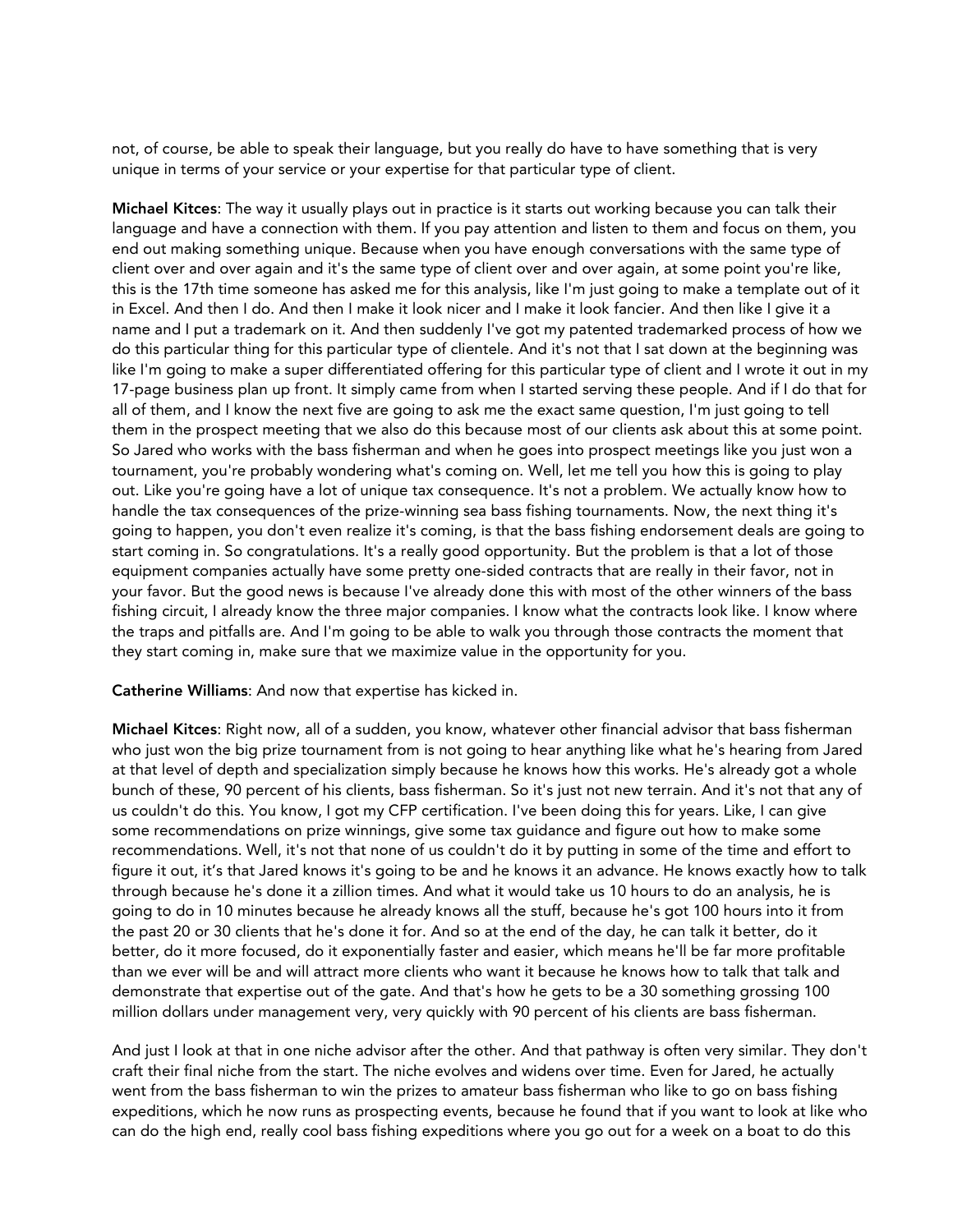stuff, it's people who own really sizable businesses and are in senior positions of leadership and ownership where they can go and take a week off from work and it's not a big deal. Otherwise known as great prospects who actually like hanging out on your boat bass fishing. And he's got like stories of fighting off an alligator with a knife to protect one of his clients. True story. Then I see other advisors out there, one I know that started with, hey, we just want to go after medical professionals. So we started out focusing on white coat professionals like that was anyone that wears a white lab coat. So like doctors, dentists, ortho's anything tied to that and then eventually got more specific doctors and eventually got more specific, more specific on optometrists. And then he got even more specific into the optometry ophthalmology world is going through a version of PE roll ups similar to what's happening in our advisor space. And so he is now several years into this, ended up with the niche of optometrists. I get this right, like optometrists in their 50s, who are five to seven years from retirement and planning to sell their independent optometry practice to a PE rollup. And he has a waiting list.

#### Catherine Williams: Yeah.

Michael Kitces: For that.

#### Catherine Williams: Yeah.

Michael Kitces: When the pandemic broke out last year, he did a webinar on how to do PPP loans for your independent optometry practice with all the things of like: Question, can you do a PPP loan against the lease payments of your LASIK machine? I have no idea. He did, because that's his people. That's all he does. So that was the kind of questions he's able to answer. So he put 700 prospects on one webinar and has basically a lifetime supply of waiting list clients who are all having giant liquidity events because the PE firms are just rolling through that industry right now.

# Catherine Williams: Right.

Michael Kitces: So he didn't start there. He started out with anybody in the country who wears a white lab coat, which is like 10 million people that you couldn't possibly serve. And now he's down to this hyper focused area because he just kept doing it and getting some people and then getting more specific on those people. And then that led to other people, which led him to something that was more specific. Niches tend to evolve. They're usually not masterminded. And I think we tend to overthink sort of the stage one masterminding instead of approaching it with much more of a lean startup style, like just go serve the first one, either because it's a client you've got or a natural affinity you've got do some stuff for them. Listen to what they like, do more of that. Ask them for someone else they know who also wants that and just start going down the rabbit hole.

Catherine Williams: This lends itself to an area that I wanted to get your perspective on, which is formally assessing your client satisfaction, your client engagement. And where that often comes home to roost, so to speak, with many of the advisors we work with and particularly those that participate in our global investors study, which is an end client study tool. We had 17,000 participants last year from around the globe. And this idea of when you know more about your existing clients, you can then use that information to begin developing the personas, the niche clients, that pipeline that you most want to fill with the clients you'd most like to replicate. And yet we often find ourselves in conversations with advisors who are a little hesitant to be formally engaging with their clients, even their top clients, even the ones that they would say they feel the most comfortable with and really asking for their feedback. Why is that? Why do you think there's such sometimes a hesitancy on advisors' part to measure that? Or would you offer that as being something that is important and they should be doing?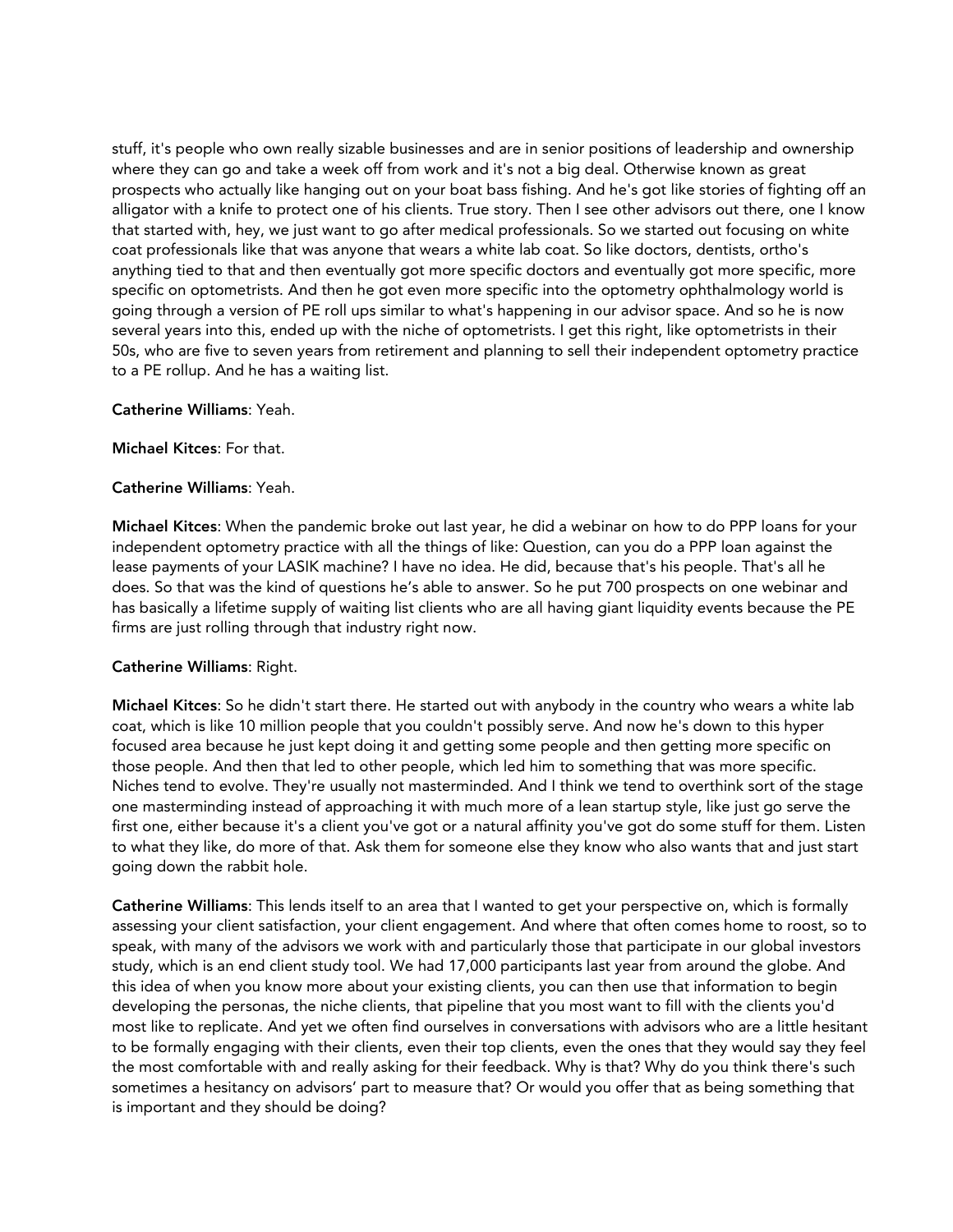Michael Kitces: I think it's something I certainly think it's something that's important. Having feedback loops from your clients about what they like and what they don't like is just gives you much better data driven way to make decisions about what to start doing, what to stop doing, what you keep doing per the earlier conversation then just kind of taking blind stabs and hoping you figure it out. And trying to judge it by the last three client meeting conversations you have in whether they said something nice about it or not, which is not actually a good way to measure overall reactions, because then just squeaky wheels get the grease and you don't necessarily get good perspective on your clients overall. So, yeah, at a high level, like I'm certainly a fan of trying to gather more data. And there's a cool firm propping up these days called NEXA Insights that literally is like building client satisfaction surveys specifically for advisory firms. They've got the questions templated for you. So you literally just cue up an email list out of your CRM and dump it into their thing and send it out. So like the tools in our space are getting easier to make that more feasible as well. Why don't we do it at the end of the day? I mean, I think there's two reasons usually that this crops up. One the industry is so brutal in the early years, it is so, so brutal.

Michael Kitces: And it is, even if you're good, years of lean scarcity, just trying to get enough clients to survive, validate your contract, your numbers, whatever it is, so you can keep around long enough. Frankly, I think it sort of lightly scars and traumatizes us to the point that we have such a scarcity mentality ingrained that the idea of ever asking questions what they like so we can get narrower and more focused is just anathema. Great, if you spent most of your career feeling like everything is scarce, the last thing that you imagine doing is making the net narrower. And I think it's sad, it's like it's I mean, is the reality of the path that we often take, but again, I think it eventually creates a lot of problems for us because we get caught in this like a trap. There's a point where it goes from being a reasonably adaptive behavior in a tough start up environment to a very maladaptive behavior that no longer lets you focus and get to the next level. It prevents you from scaling. It prevents your marketing from focusing. It erodes your margins with value bar and all the other problems that come from it. So I, I know why it's there. I remember living it when I started my career as well, but it's a hard thing to overcome and it makes us not very excited to go and survey our top clients to find out how we would focus for people like them. It's just scary the thought of ever not saying yes to a prospect after you spend one, three, five, seven, 10 years just trying to get anybody to say yes to you is just such a mindset shift. It's very, very difficult.

I think the secondary challenge, at least for some of us in the advisory business is the truth is even as great as our numbers are, the margins, the retention rates and all the rest, it's scary in a lot of us don't always have the best confidence. I mean, there are times, particularly when you've been doing this for a long time, it's like I make some pretty good money. I don't actually work a ton some weeks, particularly if you prune down the client base a little. And I think sometimes we even get to the point of, as brutal as it is in the early years, some advisory firms actually get to a point and it's actually gotten pretty comfortable. Yes, some of this is like make up for how hard it was for a lot of years. But I make some pretty good money now and the hours have actually gotten pretty good. And I'm just not sure I want to start asking some questions and kind of risking that I overturn the apple cart. They're not unhappy, they're not firing me. I'm happy, I'm not firing them, like we can just sort of chill here, like I don't need to mess with this formula. And I do see that crop up from some advisory firms. There is a point where I think the business gets you to a certain level of complacency. Again, I don't want to be negative on it. Like we work our backside off for a long, long time, a lot of years to get to the point where we can enjoy it at that level. But when you get to that point, you can lose a little bit of the hunger, a little bit of the extra swing in your step. It just feels like the reward for all the years that were hard. And I don't even fault us for it. I mean, I think the industry has a tendency of like, grow, grow, grow, grow, grow and put people who grow up on a pedestal and sort of be negative to the rest. But the truth is, like if you were an advisor who has just survived 15 or 20 years in this business, you are making good money in good relationships with people you like working with who pay you pretty well. You earned it like it's cool if you want to just hang out and enjoy making good income and doing some other stuff and focusing on some other areas of your life.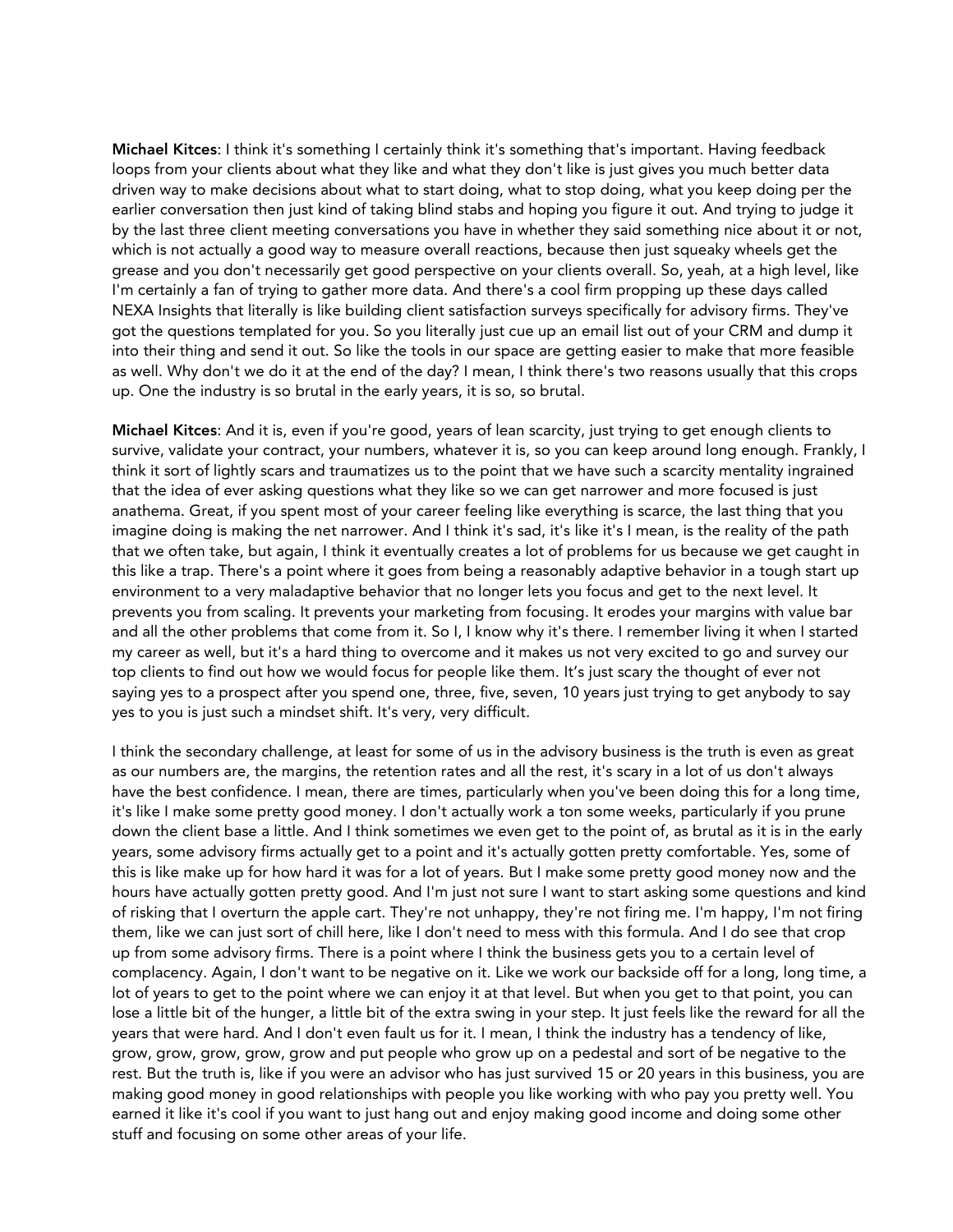Catherine Williams: First and foremost, certainly if any advisor listening now does currently work with Dimensional, we hopefully you're choosing the global investor study as your mechanism for measuring client feedback. But I do think that the phrase of sort of lifestyle business has taken on kind of a negative connotation in the industry. And it's not fair. It's not accurate. And the reality is, in many ways, we are still sort of a cottage industry. There are so many more of those advisors that that are thriving, have highly valued businesses and are delivering incredible value to their clients. So I think you make a really good point.

Michael Kitces: When just when you drill down, actually look at the metrics, I mean, we found this in some of our advisor income studies through Kitces Research and the old Moss Adams studies, ensemble practice sites have shown this as well. The top solo practices generate as much take home income as the average partner at a billion-dollar advisory firm. And they do it, frankly, without all the stress and heartache of building a billion-dollar advisory firm, and there's a lot of people say like, well, but at least you own the enterprise value of a billion-dollar advisory firm. Yeah, that's true. But you probably only own a piece of it because you had to share a lot of the equity with others in order to get it there. So you've diluted and you probably spent five to 10 to 15 to 20 years making significantly less money because of all the reinvesting and hiring you had to do in order to get there, while you also probably worked 10 to 20 percent more time, if not more, because we see a very clear correlation between size of firm and hours worked. And so by the time you do all the math on that, you don't even necessarily end up ahead. And that's not to say it's a bad thing to build a large enterprise like some people are just wired to build large enterprises and scale them up.

Michael Kitces: If that's if that is your genetic makeup, more power to you. I love the entrepreneur, but most of us are not wired that way and most of us don't really get into the business to do that. We got in the business because we help people. And the truth is, actually, the bigger you build it, the less you get to spend time helping people because you got to manage your team and grow the business and feed a lot more mouths and all the other stuff that comes with that. And the truth is, except for the very, very, very small percentage of entrepreneurs who really build big businesses, hit it big, virtually all of them would have made more money by just staying focused and small and lifestyle in the first place. That's just the actual math of it. And just all the technology and outsourcing and all the rest that's out there today makes it even more feasible now than it would have been 10, 20, 30 years ago.

Catherine Williams: Yeah, good point and certainly within our Global Advisors study for a number of years, we continue to see when we look at faster growing firms as compared to slower growing firms, the faster growing firms tend to have a lower profit margin operating profit margin than the slower growing firms. And in the last couple of years, when we ask about top challenges and concerns for those faster growing firms, profitability is one that kicks in much more so than for the slower growing firms. So I think we're seeing it in some of the data we're gathering as well, too.

Michael Kitces: Absolutely, it's just I mean, as someone who spent a lot of time building a lot of businesses, just growth eats cash, growth eats margins, it's just the nature of it. I mean, if you're really serious about growth, you have to hire ahead, right? Just like you have to hire ahead of your needs. Otherwise, you can blow up your growth and your client service. You've got to build infrastructure. You've got to start hiring middle managers and people to manage people and H.R. and operations and technology and systems and a whole bunch of other stuff that just comes as companies reach a certain size and mass and milestone points. And so all of that chews up growth capital, it chews up dollars, it chews up margins. So you can do that because you think you're building a bigger, better thing at the end. Hopefully we're at least getting enough return on our dollars of investments that the enterprise at the end is worth as much as the dollars that we put in along the way. But not all of us actually do that successfully because the entrepreneurialism is hard and we hit a lot of walls and barriers along the way and not all of us were necessarily wired to do that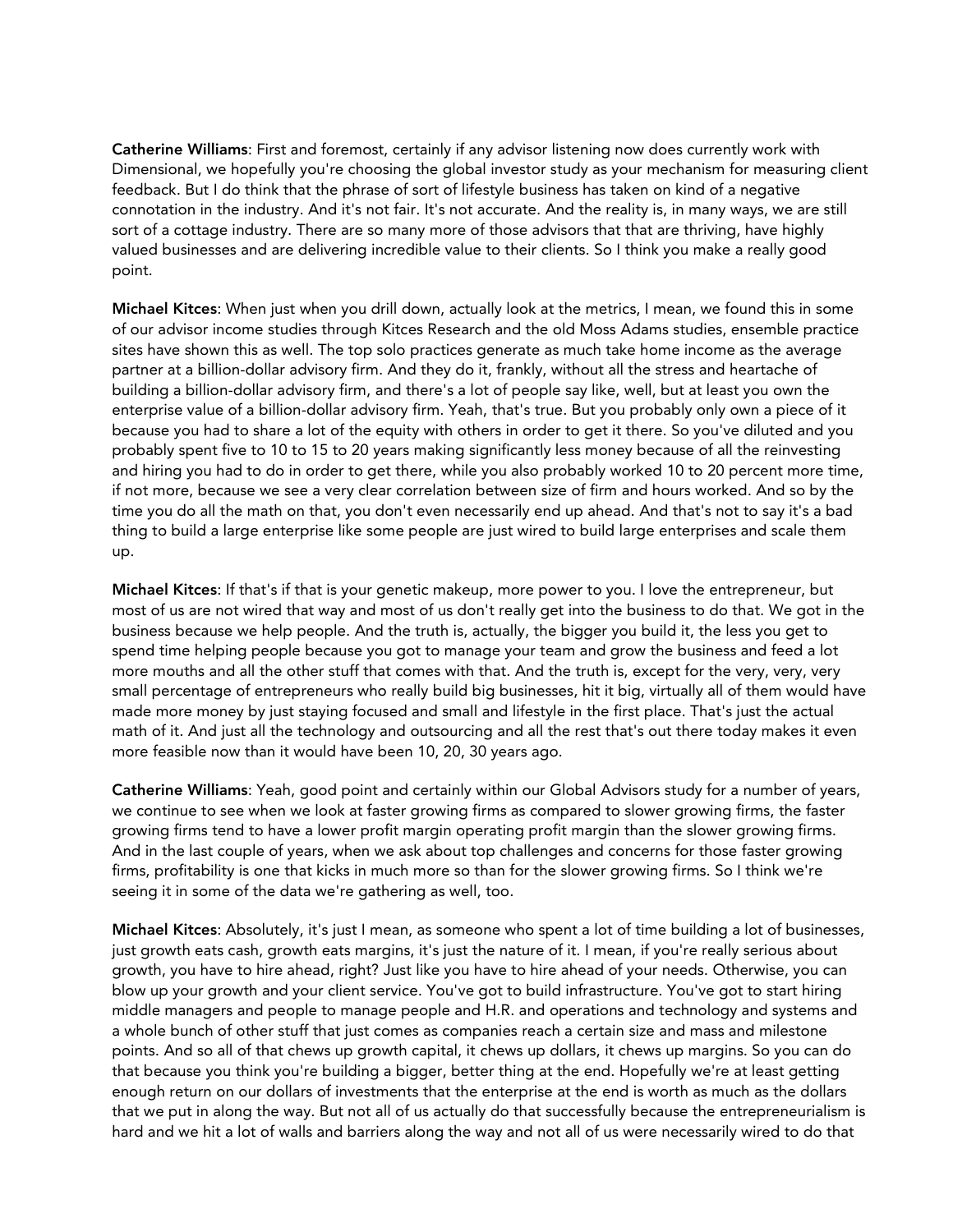in the first place. And so, again, not to be negative about the advisory business, but just high income solo practices are grossly underrated or even sort of small giants, small partnerships of two or three advisors that come together. If you don't like being totally solo because you like some other folks around or gets a little lonely, there's a lot of other models besides let's go build a giant enterprise with all the reinvestment challenges and pain that come with that. And we kind of get sucked into that unwittingly, which is why even we found in our we did a well-being study on advisors last year through Kitces Research and found the unhappiest advisors have two and a half billion dollars revenue. The unhappiest advisors have two and a half billion dollars of revenue and that's not just a random number. It's actually a very logical one if you've studied business at all. So the typical advisory firm usually runs about \$250,000 of revenue per employee or so. So as you're going from about two million to two and a half billion dollars of revenue, you are getting somewhere up around eight to 10 staff members. If you look at sort of classic models of management, most people have trouble managing more than about six to eight direct reports. Just it gets a little overwhelming. There's too many people, too many things to keep up with and all that. So by the time you're getting up to two to two and a half billion dollars, you've got eight to 10 team members that you're trying to manage, which is estimated capacity. You also probably have like a hundred client relationships you're managing as well. And the people who manage to top out at six to eight, that's usually with like just managing the six to eight, never mind the doing the work of a hundred clients on top of that. And you start hitting these really rough walls that start coming at you because there's just not remotely enough time to do that. And so we see just the happiness and well being starts falling off dramatically because it's all about the only way you really get through that is you probably should have hired two or three more people and say, well, if I hire two or three more people I'm going to crush my margins. Yeah, that's how growth works. Otherwise, just maybe don't grow it that large, but the problem is, once you get to that many people, you actually it's sort of like a treadmill or like pumping up a balloon. Once you pump it up to a certain level, you have to keep pumping it up and keeping it going. If you've got eight to 10 people on board, the truth is that you have to keep growing. Because if you don't, your people don't have growth opportunities, which means they're going to keep leaving you every two, three, five years, that you have to keep starting over. And that gets really, really painful. And so then you have to keep growing. But then the more you grow, the more all these problems get worse. And I call this the accidental business owner phenomenon, like I just set out to help a bunch of clients because I enjoy the business and helping people and talking about money and, you know, 10, 15 years later badabing badaboom. Suddenly I've got 18 members, two and a half billion dollars of revenue. I work 55 to 60 hours a week. I'm making good money and completely miserable.

Catherine Williams: Yeah, I often referred to them as the reluctant CEO, to your point, that they got into the business to work with clients. In fact, I was talking with Jon Jones, the CEO of Brighton Jones, the other day. And he uses to your point, there's a cycle that kicks in, right? You get clients, you keep clients. You have to get people. You have to keep the people. And then you've got to get more clients and keep more clients to continue that that cycle, that controlled chaos. And he is not a reluctant CEO, but we work with a lot of advisors who and that, I think is driving a lot of the M&A activity that we're seeing in the industry as well. But to your point, be purposeful about making decisions in your business. So, you know, where do I want to be? What kind of business do I want to have? And how do I avoid sort of getting myself into trouble, so to speak?

Michael Kitces: I think a lot of the merger and acquisition activity you see, particularly in what we call the mid-sized or the industry calls the midsize RIAs, just kind of that you call it 200 million up to 700, 800 hundred million in assets under management. Those are the firms that are in that messy, messy middle stage. They're too big to be small and too small to be big and decide, like, OK, maybe we could sort of keep growing figuring this out. But I'm working for a lot of hours for lower margins and this just is not fun anymore. This is not what I enjoy anymore. And just when we look even at Buckingham Wealth, we do a lot of acquisitions and mergers and so-called tuck-ins these days with advisors who just say, like, I would just like to work with a larger firm who has all this staff, HR, scaling systems, technology people, stuff figured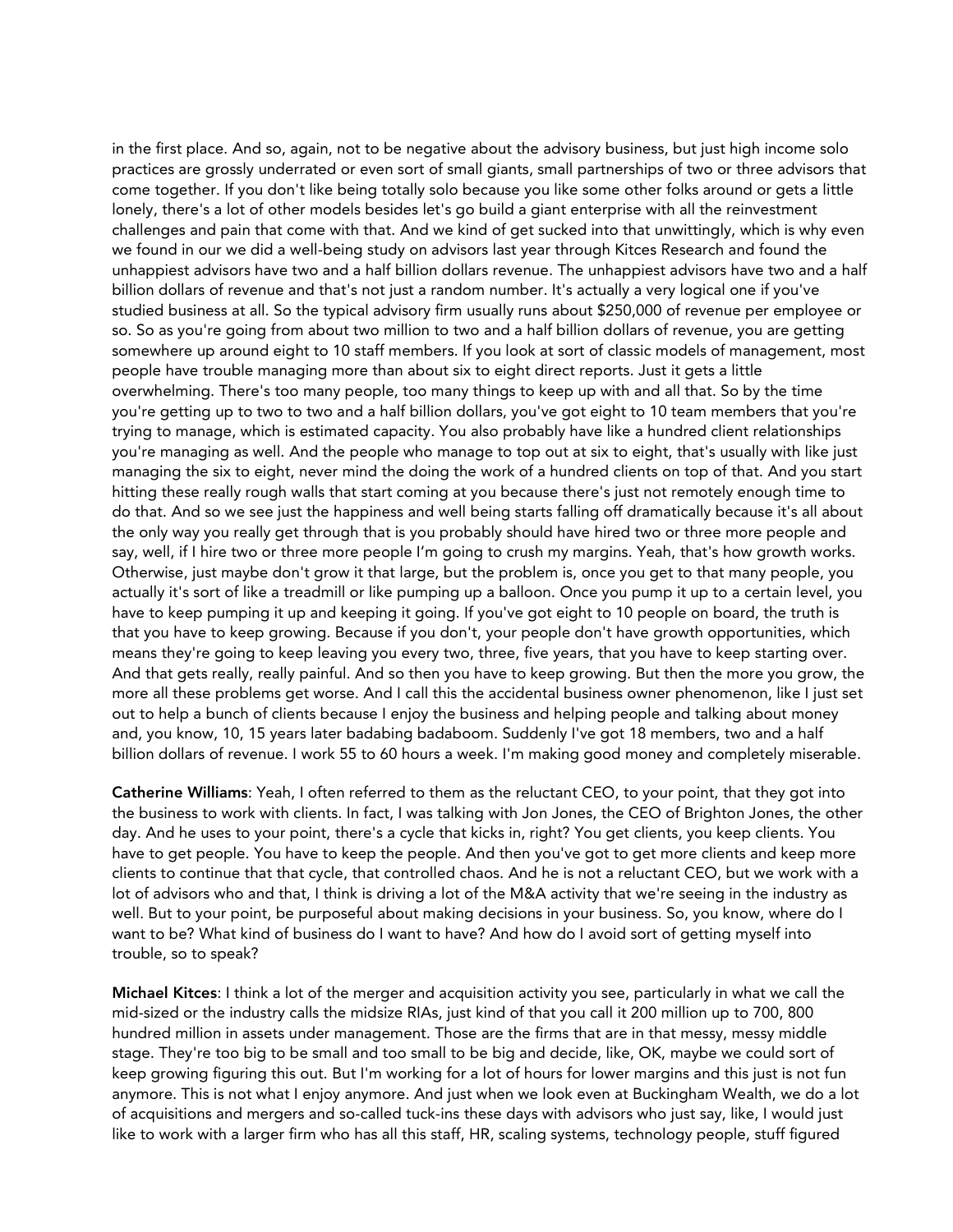out. So I can get back to the part that I liked, where I just work with clients and do nice advice, relationship, client things. And so we certainly see that we do a lot of merger and acquisition transitions with firms like that. And just in general, like either you decide to take the pain and make the mental mindset shift to say we're going to grow through this, you find someone to merge with and say, you know, that can be their problem. I'll get a nice check and then I'll get back to the stuff that I like doing. Or you, I call it right size the firm in the other direction, which is I'm going to scale back the clients and scale back the team. I'm gonna get it down to what's meaningful for me. And the truth is, actually, I think that that probably is the better path for a lot of advisors, but it means letting go of clients and letting go of team members, which is so difficult for most of us because we feel we're I mean, we tend to be helper types. It's why we come into the business to do this. So terminating staff and letting our clients is not very appealing. So let's find a place to merge where everybody gets to continue. And I just get to put my time back to where I want is where we're seeing a lot of people in now.

Catherine Williams: Michael, you've had the opportunity to talk with, interview, engage with if it's not, I mean, it's at least in the hundreds, I'm guessing, advisors around the industry over the years. Regardless of whether they're defining success by how much they're growing or maybe purposely choosing not to grow, what are the top two or three characteristics that you see when you think about top advisors and those that are really getting it done, so to speak? What comes to mind in terms of those characteristics you see across all of them?

Michael Kitces: I think there's probably two that I would highlight the most. The first is they've got a pretty clear vision of where they want to be. So whatever it is they're doing, they do with intention, right, whether it's intention to be huge or intention to be midsize, or intention to be small and lifestyle, they've got a vision of what that looks like. Which usually means they've taken some time to figure it out. A lot of advisors just they never really sit down and take the time to do that. So the ones that I see that are the most successful, whether it's that they decide to get big or small or something between is they had some purpose and intention around it, which usually involves something like, you know, reading a book around how to just how to formulate vision for yourself. If you're not good at doing that, you know, there's things out there like Cameron Herold's Vivid Vision and some other books out there to help you figure that out if you're not used on your own to formulating your own vision, because it's not natural for some of us. So number one is they have some clear vision about what they're trying to do. As Stephanie Bogan says so well, like when the vision is clear, the decisions are easy. And most advisors I talk to and they say, OK, well, I'm not sure what I should do. I need your advice. Or what do you suggest, Michael. If you have to ask the question, your vision isn't clear. It's like my actual suggestion is get clear on your vision. If you want to talk about this after you're clear on your vision, let's have the conversation. But you're actually probably going to find you answer like 95 percent of your own questions once your vision is clear.

The second thing I would say that is the common theme that I see. And this actually sort of cropped up as I did all these interviews and conversations with advisors and business leaders over the years. So one of the questions I used to ask really early on in my interview process was if you could dial the clock back, what would you do? What would you do differently? Tell me the landmine that you stepped on your journey so no one else who comes after you has to accidentally step on that landmine or hit that wall.

Catherine Williams: Do you specify that in their professional career or can they sort of.

Michael Kitces: Any way that they want to answer it. And what I found just interview after interview after interview after interview, they couldn't answer the question. They flat out couldn't answer it. The answer was always the same. Well, you know, Michael, there's a lot of things that I've done. Some of them didn't always work out well, but all of them were part of the journey of what made me who I am today to figure out the stuff that I do now. And so while there's things that didn't go well, I don't think I could do well the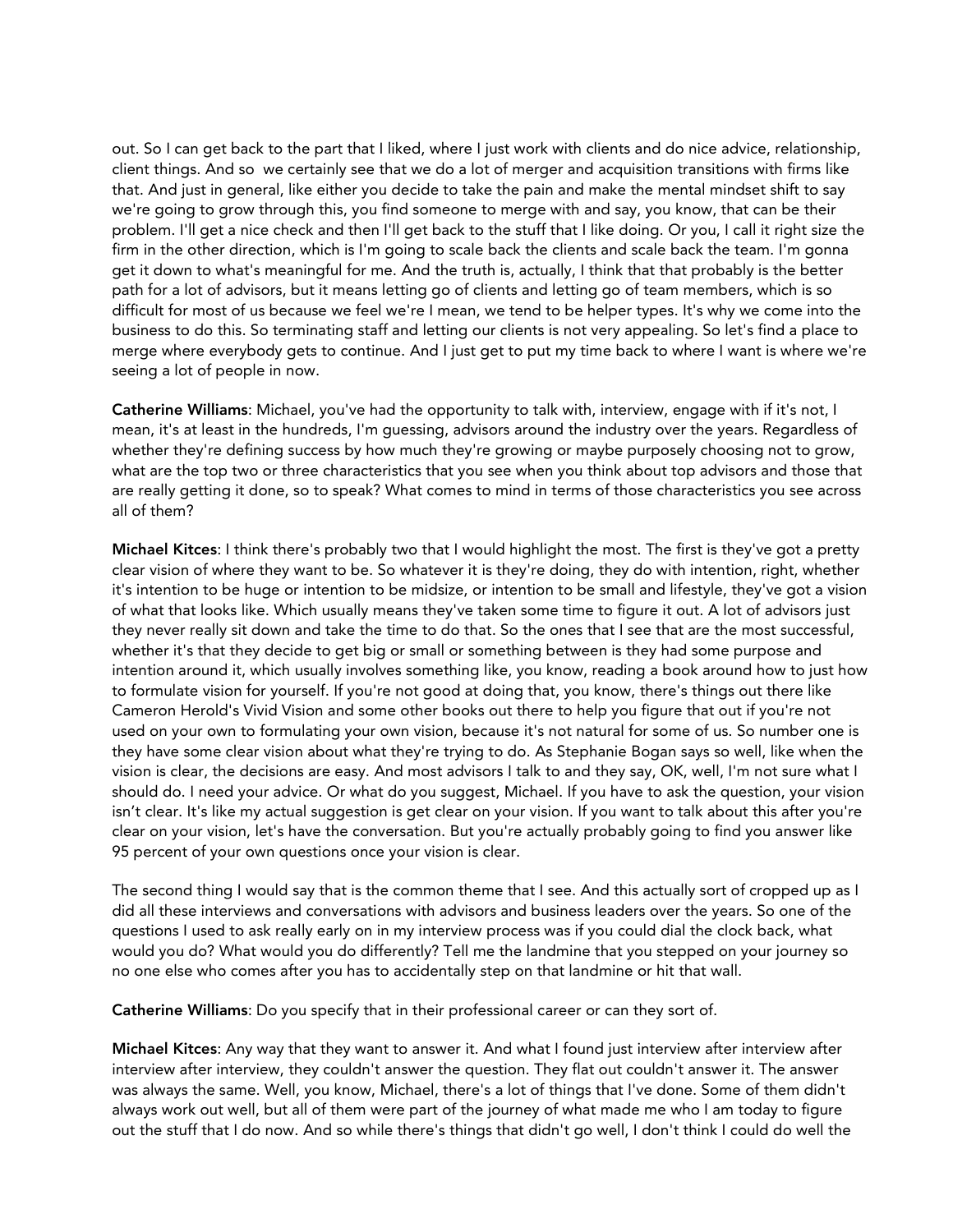things I do today, if I hadn't had the painful thing that happened that taught me that one incredibly important lesson that everybody told me, but I completely blew off until I blew myself up on it. Now I get it was so essential what I do. So like, I never would have gotten there if I hadn't walked face first into that wall.

#### Catherine Williams: And what is your reaction to that?

Michael Kitces: I feel like I identify with it very much as well. I get it like I agree that there's just sort of this aspect of like you, you approach your challenges as either setbacks or learning opportunities. And I know it's like a pithy thing to say, but it really is the common theme that I see for all of the successful advisors that we interview, even when success means wildly different things, because they have some very different visions of success. And we talk to people who have a wonderful income and their goal is to spend 500 hours a year volunteering with their kids PTA. And others who are like the billion-dollar firm is like that's my starting stakes, but I actually want 100x that. So you have talked to people across the whole spectrum. They've got some vision. Whatever that vision is, but the pretty clear on it and whatever the steps and the pain points are on the journey, it's part of what made them. So they don't want to take any of that stuff back. They just lean into it and say, that's part of how I got here, and so I don't even shy away from those things now. And that's really what I find are the are the driving characteristics, it's much more about how you get back up again than the idea that some people don't get knocked down.

Catherine Williams: I think that not fear of failing is in the DNA of any true entrepreneur, right? And certainly our industry is full of amazing entrepreneurs. So that absolutely makes sense. Makes sense

#### Michael Kitces: But

Catherine Williams: For sure.

Michael Kitces: Most of us are trained. I mean, we're trained to we're trained to avoid that right

# Catherine Williams: Yep.

Michael Kitces: In school, like in school an F is bad, in Silicon Valley, an F is a badge of honor. When you try a thing and it fails, like, yeah, you tried that thing. That's awesome. Like you've got a hunger. Come on over and work for us. That's like that makes you that makes you more valuable in Silicon Valley. And I'm certainly not the first to try to wax poetic on the benefits of embracing failure. And there are plenty of people who do it way better than I do. But just having now spent years and years interviewing hundreds of advisors who've gone through this journey successfully and, well, just living it myself of, you know, we've hired and grown over one hundred team members across five or six different businesses over the past six years of growth as well, with a lot of the entrepreneurial pain as well. Yeah, all of it. All the pain, all the setbacks, all the failures. Like there's so many things I'm better at now because I walked face first and some of those failures and including and especially like a lot of things that I feel like I heard as pithy sayings in business when I was in my 20s and 30s. And now that I'm living them and growing and scaling businesses like, oh my God, it was all true. And I had to actually fail at it to be like, oh, that's saying is actually true. Now I get it.

Catherine Williams: And such an opportunity, there's a lot of conversation in our industry about G1, G2. G3 even, and seems to me just a great opportunity for G1 to impart that kind of understanding and awareness to G2, now they're going to have to live it themselves to your point. Right. They're going to have to have their own failings and successes. But I think, you know, I often find myself talking with G1, and they're really when they think about grooming that next generation, whether it's to succeed their business or to fill out their talent pool, they can often be really fixated on the technical skills, the age, just time in the trenches, but sharing with them the stories of what did it look like when you hung that shingle for the very first time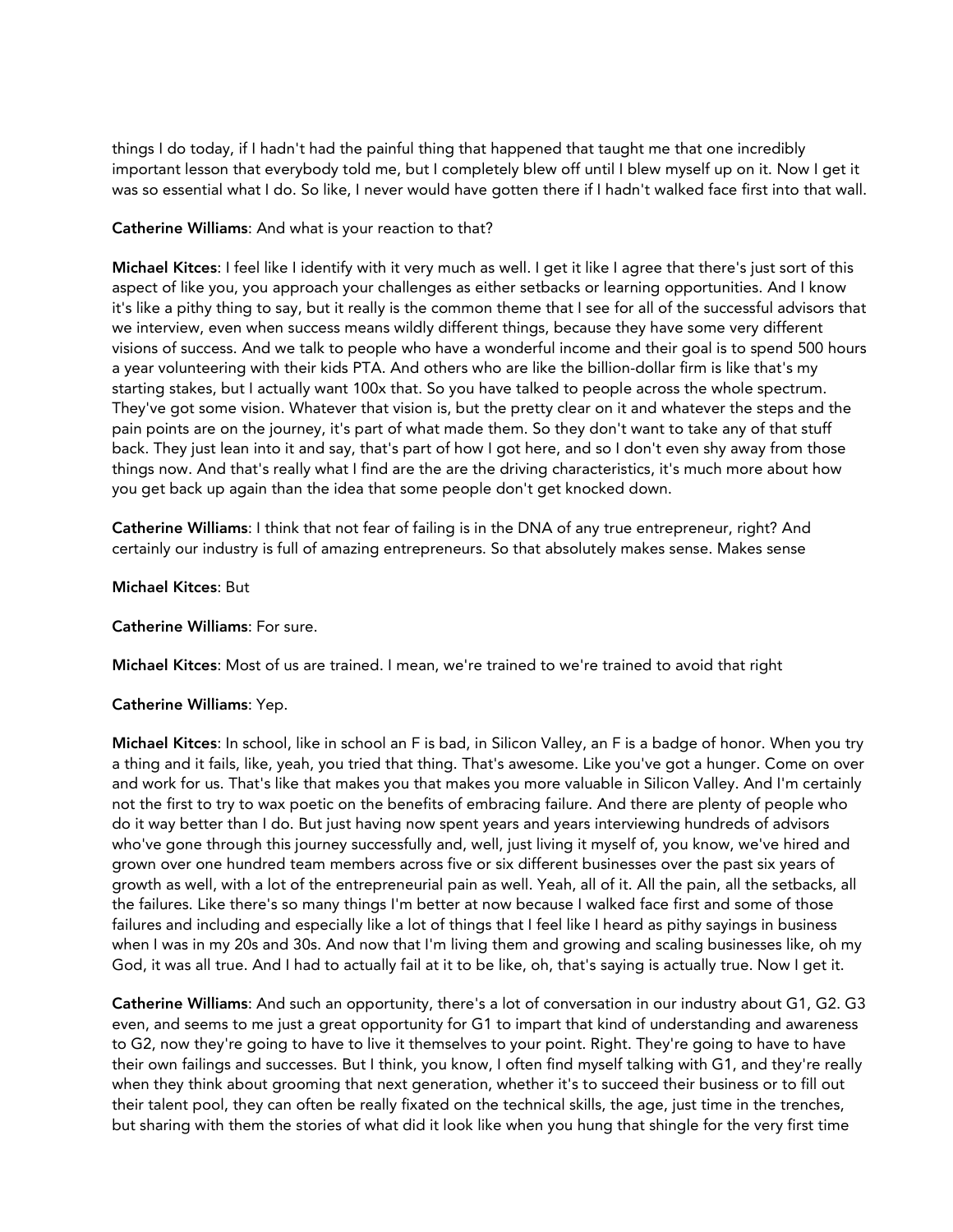and took on that first client and all the things that have had to happen in the business when it was just you. Those sort of experiences seems like such a rich opportunity to sort of move the conversation, move the needle with the next generation of talent in some of these larger organizations.

Michael Kitces: Yes, yes, I certainly agree, but with sort of an unfortunate asterisk to that, which is so if you're a firm owner, you're a firm owner because you've got a certain comfort, frankly, up front with that level of failure and challenge and risk. Otherwise, you wouldn't have done your thing 10, 20, 30 years ago and hung your own shingle and the no income and cold calling and brutal no's and rejection, all the harsh stuff that happens, pretty much all of us when we go and build our firms. And for so many now, we're hiring G2 advisors who come in in salaried roles and servicing clients to move up the line. A very different type of environment and frankly, one I think that is much, much better for the profession overall. I think the way we brought talent historically is horrific. And we have driven away immense numbers of fantastic advisors with a terrible, terrible process. But the process we had was really sort of uniquely well suited to pull in entrepreneurial risk takers. And the new model that we're building is particularly supportive of nonentrepreneurial non-risk takers. In fact, if you are an entrepreneurial risk taker, you usually don't even take that job. You actually go and do one of the more traditional paths because you're totally good with the fear of failure and risk and all that, the upside reward and all those things. So what we end out with and so many firms are people who are particularly wired for risk trying to develop people who self-selected into non-risk, non-entrepreneurial roles.

#### Catherine Williams: Yeah, excellent point.

Michael Kitces: And not that you can't potentially get people there. Right. We grow and evolve in amazing ways. A lot of people who are very averse to risk at some stages in their career get much more comfortable with it at other times and then do it and learn from it and all sorts of cool things happen. So I don't want to shut any particular person's journey down, but I think sometimes we grossly underestimate the size of that gap because of the self-selection bias of who, by virtue of sort of entry into the industry and survivorship, is a G1 founder now, and who by self-selection took a G2 employee job in the first place. And then you map onto that that the truth is a lot of G1 founders get more risk averse as the business grows because just there's more dollars at stake. And so you mash all that together and you get risk takers who don't want to take risks anymore, paired with people who don't want to take risks in the first place. And there's a lot of not risk taking, not failure, not entrepreneurialism that starts cropping out that like it's no one's fault, like no one's doing anything bad or dumb or anything. Like it's just these are the natural conditions that form in this sort of environment. But it gets to the point where it's really hard to get some of the G2 to the level of sort of taking the risks and having the failures and learning the lessons that need to be learned for them to get there. And I think that in part is why we're seeing so many firms in that kind of mid- to large-sized realm ending out with sales and exits and other pathways. I mean, we talk about this is like, well, it's really hard for the next generation to afford the firm and all that. Like, I'm sorry, like that is a complete and utter B.S. answer. Like the economics of buying an advisory firm are really simple. If the firm is running 20 to 30 percent profit margins, you finance it over seven years, the deal basically covers itself. The math is not that challenging and difficult. And frankly, it has gotten easier every single year for the past 10 years because of the just the sheer entry of SBA loans and other specialized lenders into our space.

I mean, I don't want to completely belittle, like, yes, there are some economic risks and the math doesn't always perfectly work out the first year or two. But almost none of this is a math problem around affordability. It's a risk taking. It's a risk attitude which then gets into what experiences have you had to experience risk and be rewarded by risk, particularly when you took a job that was not necessarily the riskiest path because you picked the employee path instead of starting your own firm from scratch, because if you want to start from scratch, you had done that and built that, you wouldn't be here talking to me about G2.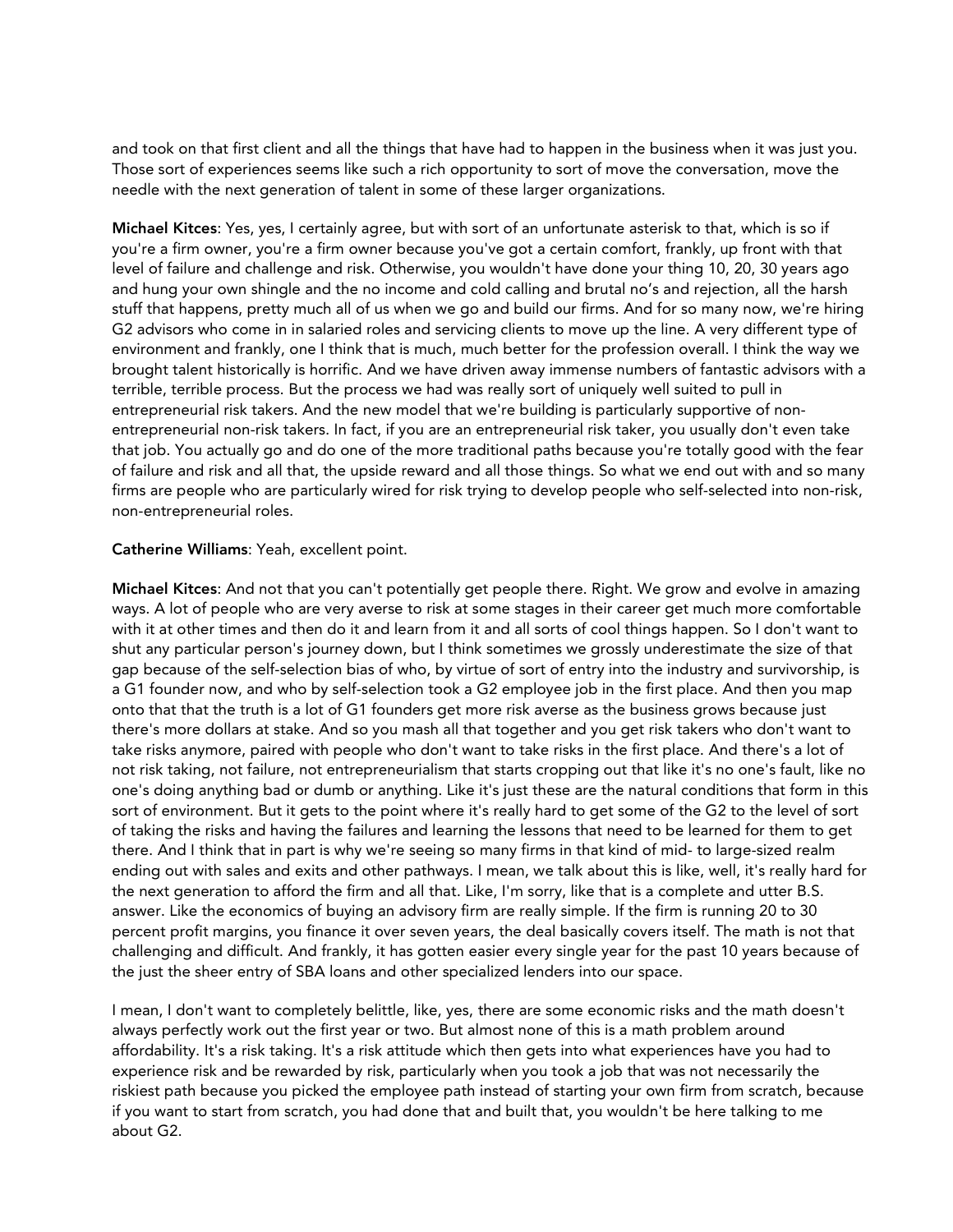Michael Kitces: And I wouldn't be selling it if I was at a certain point where I didn't feel like I needed to grow any more. I just want to cash out what I've got. But if I want to cash out what I got, why would I take a bunch of risk? Now I just want to cash out of what I've got. You just start jamming all that stuff together like that to me is why a lot of the succession planning challenges are emerging that the way that they are.

Catherine Williams: I think to your point, we see in our study that the top reason why a succession plan is not moving forward, G1 saying, I'm having I'm struggling to identify, I want to do an internal succession, but I'm struggling to identify the best candidate. And yet when we talk with them, they have great advisors. They have they have great team members. But it is that piece of getting, you know, I think getting them to think about the risk of that and really moving that conversation forward because they're both coming at it from two different angles. So I think your perspective is really interesting. Makes sense.

Michael Kitces: I don't want to belittle some firms that really maybe have some talent challenges, but a lot of those like, well, I can't identify the person I think can do it. I'm like, well, is that because you're trying to identify the person who's going to succeed at all of it the first time out of the gate? Because, like, yeah, I'm not surprised you can't find that person. They probably don't exist. And you didn't do that path either.

So you have to drive and inculcate those kinds of opportunities for the next generation as well. Like, yes, they're going to fail and have some setbacks along the way, just as you did. So try to come at it early enough that they can fail, have some setbacks, learn from it, grow from that, and then grow it enough after they grow from that, they get higher than where you were originally. It actually feels good and they don't tank something right before you were planning to

Catherine Williams: Create that runway

Michael Kitces: flying to the exit.

# Catherine Williams: Yeah.

Catherine Williams: And go back to that top characteristic that you started with, develop a strategy, develop a vision of where you want to be, whether you're G1 or G2. Both sides of that conversation should come to the table having thought very carefully, you know, oftentimes with G2, we have conversations where they're sort of they're sort of in receipt of what the organization looks like today or the blueprint that the G1 has created. And the reality is this is an opportunity. And in fact, you should think about what does your own strategy look like, what's your own vision. And that can perhaps inform not only the risk you're willing to take, but what does this look like beyond when that check gets written, those next couple of years. Pretty powerful. It's been fantastic to spend time with you.

#### Michael Kitces: Likewise. Thank you.

Catherine Williams: And we are so appreciative of just your willingness to give of your time and expertise. I think that that generosity is so appreciated. So thank you and thank you specifically for spending a little time with us today. It was it was great to talk with you, just as we talked about, just as we suspected, we ran across a number of different topics, which was a lot of fun.

Michael Kitces: Absolutely my pleasure, Catherine. Thank you so much.

Catherine Williams: So I want to thank everyone for joining us today. I want to remind everyone to absolutely check out Michael at Kitces.com. That's where you can see research, the blog, the podcast, all of the great tools and resources that that we've talked about here today. And certainly if you're looking for